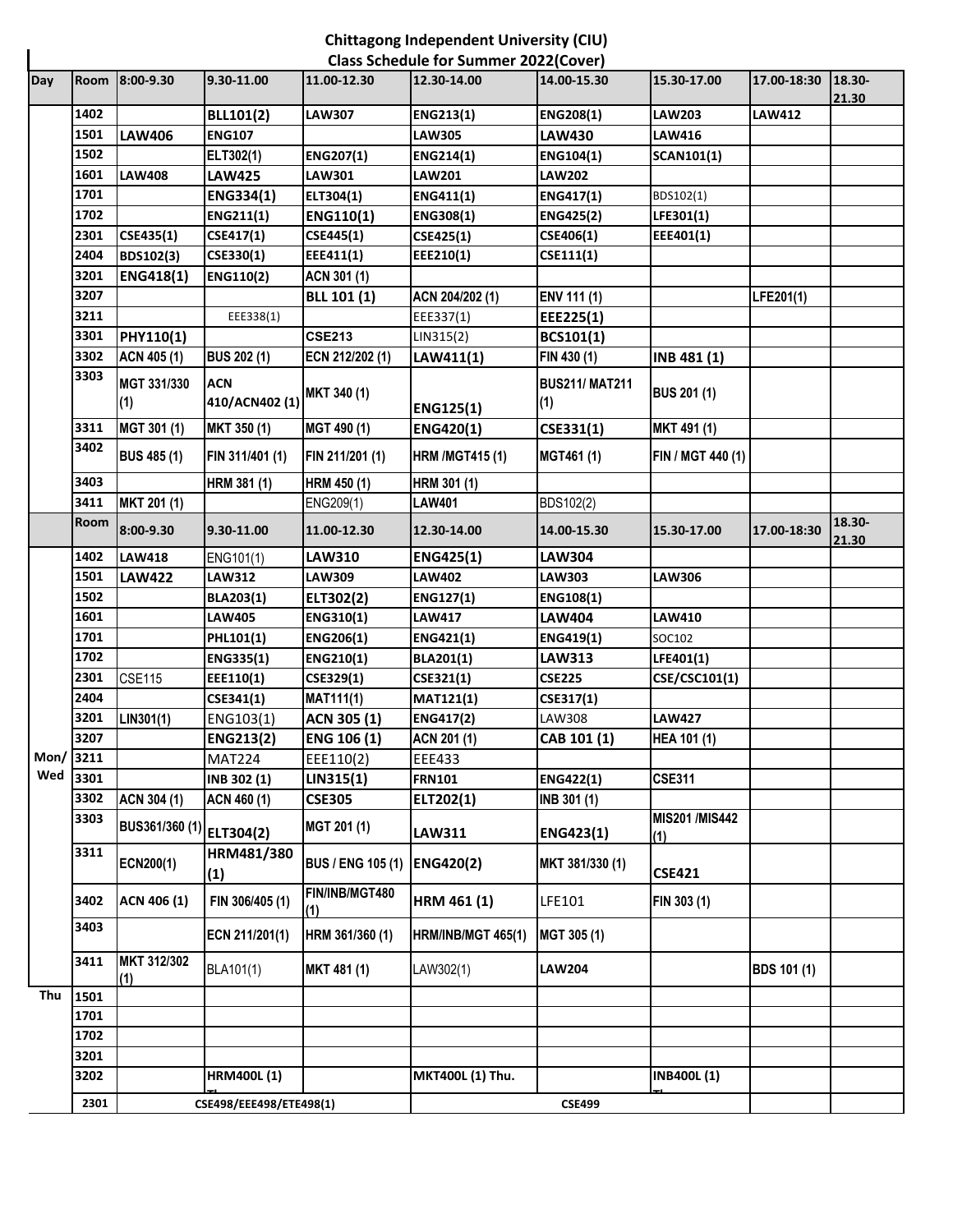## **Lab Schedule**

| Day                           | Room                                | 8:00-9.30 | 9.30-11.00 | 11.00-12.30 | 12.30-14.00 | 14.00-15.30     | 15.30-17.00                 | 17.00-18:30 | G-18.30-21.30 |
|-------------------------------|-------------------------------------|-----------|------------|-------------|-------------|-----------------|-----------------------------|-------------|---------------|
| $Sun/T$ <sup>3208</sup><br>ue | Engg.<br>Phy. Lab<br>2202           |           |            |             |             | <b>PY110L-T</b> |                             |             |               |
|                               | Electroni<br>cs Lab<br>2302         |           |            |             |             |                 |                             |             |               |
|                               | Energy<br>Conv.<br>lab 3203<br>Comn |           |            |             |             |                 | EEE337L-S, EEE411L-T        |             |               |
|                               | Lab                                 |           |            |             |             |                 | <b>CSE311L(S)</b>           |             |               |
|                               | Info Sys<br>Lab<br>2403             |           |            |             |             |                 |                             |             |               |
|                               | Adv.<br>Prog.<br>Lab<br>2401        |           |            |             |             |                 | <b>CSE115L-S</b>            |             |               |
|                               | Network<br>ing Lab<br>3603A         |           |            |             |             |                 | CSE341L(1)-T,CSE305L-S      |             |               |
|                               | Multime<br>dia Lab<br>3603B         |           |            |             |             |                 | <b>CSE445L(T)</b>           |             |               |
|                               | Engg.<br>Phy. Lab<br>2202           |           |            |             |             |                 |                             |             |               |
|                               | Electroni<br>cs Lab<br>2302         |           |            |             |             |                 | CSE213L(1)-M, EEE110L-<br>W |             |               |
|                               | Energy<br>Conv.<br>lab 3203         |           |            |             |             |                 | EEE338L-M, EEE401L-W        |             |               |
| Mon/                          | Comn<br>Lab<br>3208                 | EEE340L   |            |             |             |                 | CSE330L(1)-W,               |             |               |
| Wed                           | Info Sys<br>Lab<br>2403             |           |            | CIS101(1)   | BCS101(1)   |                 |                             |             |               |
|                               | Adv.<br>Prog.<br>Lab<br>2401        |           |            |             |             |                 |                             |             |               |
|                               | Network<br>ing Lab<br>3603A         |           |            |             |             |                 |                             |             |               |
|                               | Multime<br>dia Lab<br>3603B         |           | CSE435L-W  |             |             |                 |                             |             |               |
|                               | Engg.<br>Phy. Lab<br>2202           |           |            |             | EEE113L     |                 |                             |             |               |
|                               | Electroni<br>cs Lab<br>2302         |           |            | EEE210L-R   |             |                 |                             |             |               |